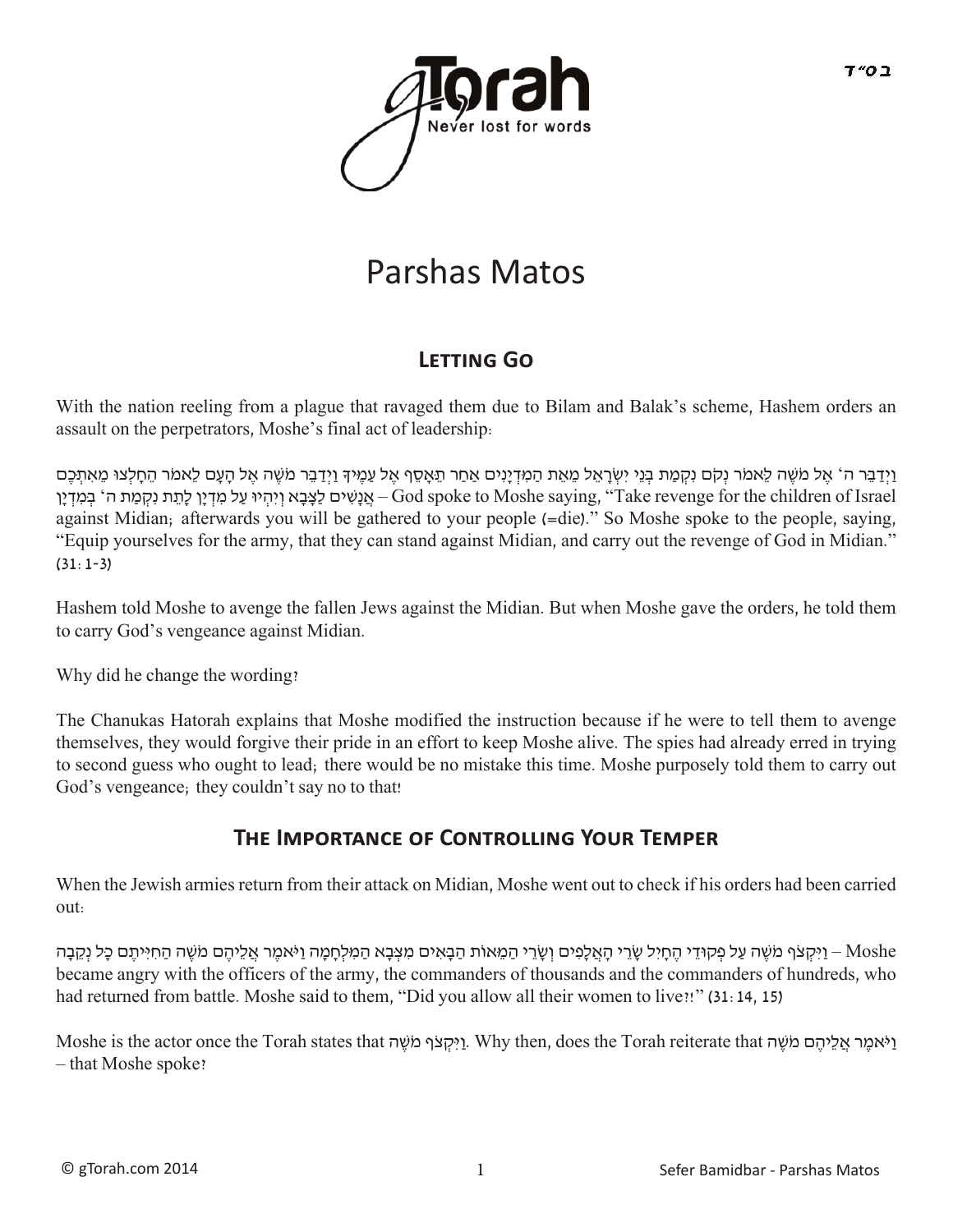Rav Zalman Sorotzkin explains that the Torah illustrates here that if angry, avoid speaking until the anger settles. The reiteration indicates that there was a pause between his anger and his speech. They were two very separate acts.

The Peleh Yoietz compares keeping quiet when angry to spraying water at the base of a fire. It extinguishes the source. R Elya Lopian would never punish a student at the time of an incident. The Alter of Kelm had an "angry suit" that he would change into each time he was angry, delaying reaction and allowing himself to calm down.

Controlling emotions are hard – but it is required. It is a life-long struggle, but we can never let up. Each breakthrough makes it easier next time around, not to mention the mountain of reward for managing to do it.

Actions must be thought through – not based on impulse.

#### **Forgiveness – Big deal?**

After Yosef revealed his identity, and after so many years in exile, Yakov's family was complete once more. His brothers apologise to him, and Yosef rebuffed them with a bizarre response:

אַל תִּירָאוּ כִּי הֲתַחַת אלהִים אָנִי – "Don't be afraid, for am I in place of God?" (50: 19).

He clearly isn't angry, but how has he responded to their apology?

The Baal Haturim suggests that this is intended to be ironic, poetic justice. He was not the first to use this expression – it had been used years before; when his mother had begged Yakov to give her children, their father replied:

הַתֲחַת אלהִים אֲנֹכִי אֲשֶׁר מַנַע מִמֵדְּ פְרִי בָטֵן – "Am I in place of God, Who has withheld from you the fruit of the womb?" (30:2)

Why isn't a simple answer enough – did he accept their apology or not?

The Maharil Diskin answers that it may have been out of his control to forgive them. In the laws of vows (30:7-9) the Torah describes a woman who makes a vow, but her husband annuls it without telling her. If she intentionally violates the vow that is unknowingly not in effect; counter intuitively, the pasuk says הָּל חַל ְסִי ֹוה – Hashem will forgive her. This woman technically done absolutely nothing wrong – she did not actually violate a vow at all! Yet there is a certain something that does not sit well. The fact that circumstances fell favourably does not detract from what was intended to be a wilful wrongdoing.

And perhaps the same was true of Yosef and his brothers. They conspired to commit, perhaps justifiably, a nonetheless horrendously evil act to him. In hindsight, it had turned out for the best in the end, and the family were reunited – just as in the case of a woman who circumstantially did nothing wrong. But they certainly weren't to know that at the time. He bore them no ill will, but it was not his place to forgive their evil intent – הָּל חַל ְסִי ֹוה. Due to the turn of events they had done nothing wrong, but י הֲתַחַת אלֹהִים – he was not in the place of God.

Simply put, the ends did not justify the means. Yosef told his brothers that they were only circumstantially sorry.

Rabbeinu Bachaye shares a frightening thought. Chazal understand that Yosef not forgiving his brothers resulted in the Asara Harugei Malchus – the Ten Martyrs – one of the greatest tragedies in Jewish history. Each took the place of a member of the group who had sold Yosef. Yakov was not told, as an oath was agreed between a group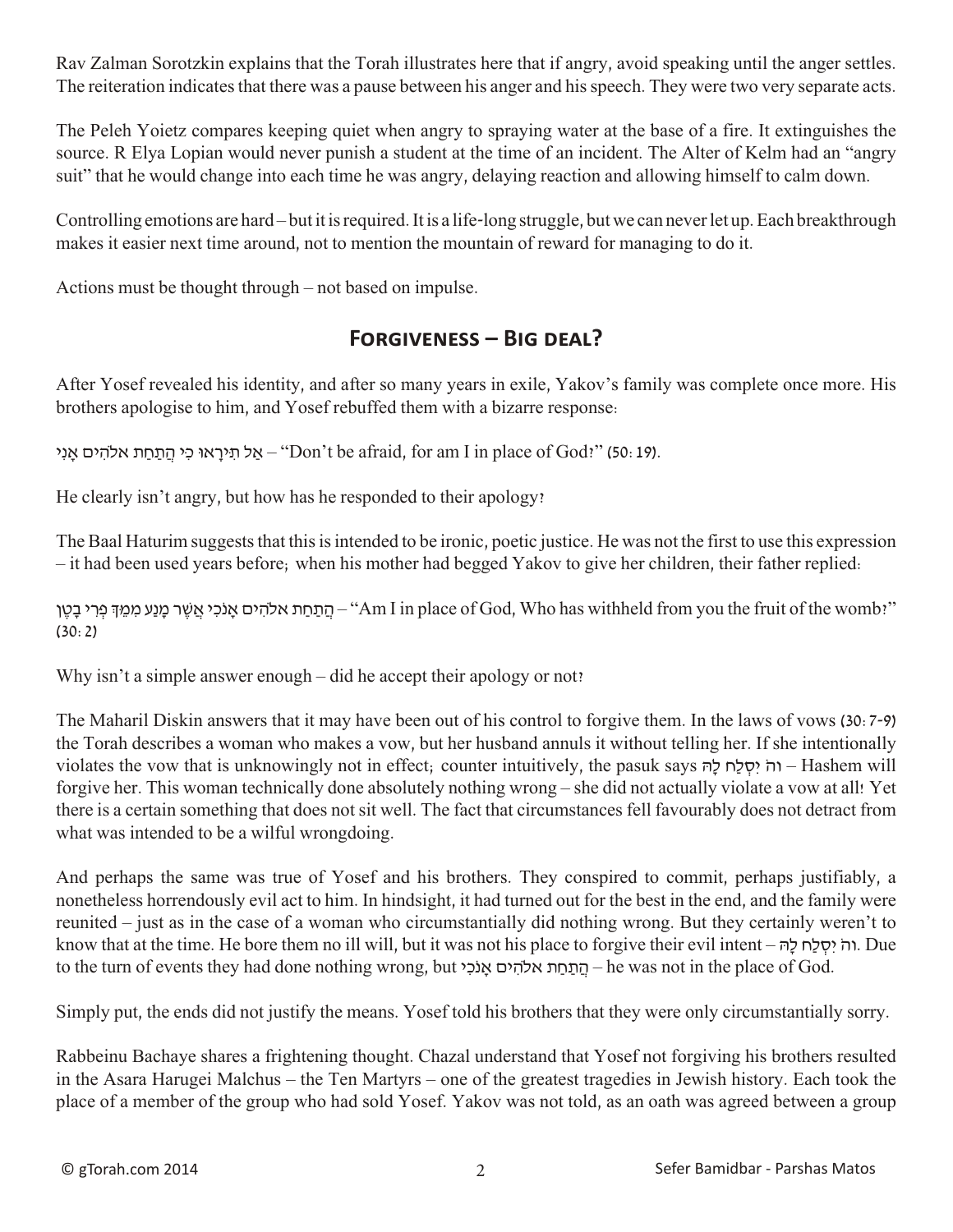of 10; such an oath cannot be annulled.

Only there weren't 10 men present at the sale – there were nine! Binyamin was not there, Reuven had left, and Yosef not a party to his own sale and exile. So why are there ten martyrs if only 9 people sold Yosef?

There is a concept that a minyan can take place with 9, as Hashem joins in – Hashem was the 10th member of this group. It is implicit to be so, because Yakov could not use his prophecy to identify the truth about Yosef; Hashem was in on it.

R' Shamshon Ostropolier uses the first two words of a pasuk in Bechukosai as an acronym to explain- וְכַל מַעְשׂ בָקָר וַצֹּאן כֹּל אֲשֶׁר יַעֲבֹר תַּחַת הַשָּׁבֵט הַעֲשִׂירִי יִהְיֶה קֹדֶשׁ לַה – Any tithe of cattle or flock of all that pass under the rod, the tenth shall be holy to the Lord" (27:32)

In reference to Rabbi Akiva, arguably the greatest of the lot:

וכל מַעְשֶׂר בַּקָר וַצֹאן becomes פְל וַכְּל מַעְשֶׂר בַּקָר Lyhy did Akiva die? He was just a shepherd! שבט a Those (nine) who passed on were for a – כֹּל אֲשֶׁר יַעֲבֹר תַּחַת הַשֶּׁבֵט. קדש לה׳ שמז) – But the tenth, Akiva, was הָדִש לה

There is another allusion to this when Yosef meets Binyamin for the first time since childhood. The Torah says how he cried on his necks – plural – (45: בְּבְךָּ עֲלֵיהֶם Instead as we have one neck – על י $\frac{1}{2}$  instead reads 'י על ם"ה – for the ten Harugei Malchus.

The last sections are not literal explanations – pshat. But the flow of the story is that he did not forgive them, and it had serious ramifications.

#### **What Goes Around Comes Around**

Lavan caught up with Yakov after he and his family escaped Lavan's ranch, and they agreed a pact to not harm each other. The pact was to have a signature:

 $\dots$ יך הַגַּל הַיֵּה $-$ This pile of stones shall bear witness $\dots$  (31: 52)

The Midrash adds that Yaakov also thrust a sword into the wall, as a second witness. The Da'as Zkeinim points out that Bilam ben Be'or's downfall was through these two, a wall and a sword. What does Bilam have to do with Yakov and Lavan's agreement?

There is a Gemara in Sanhedrin that the figure called Be'or is in fact the same person as Lavan, and Kushan Reshasaim (a wicked king in Judges). Simply put, Bilam was Lavan's son.

Bilam was injured by a wall, and died by the sword, as it says in Bamidbar:

ן הַלְחֵץ אֶת-רֶגֶל בִלְעָם, אֱל-הַקִיר his foot was crushed against the wall. (22: 25)

ן אֵת בִלְעָם בֵן-בְעוֹר, הַרְגוּ בֵחָרֵב (31:8) – also Bilam son of Be'or was slain by the sword.

There is a story told by the Gemara in Taanis that a boy found a girl who'd tripped into a pit, and agreed to rescue her on the condition that they marry. She consented, and they made the pit and a nearby animal witnesses. They